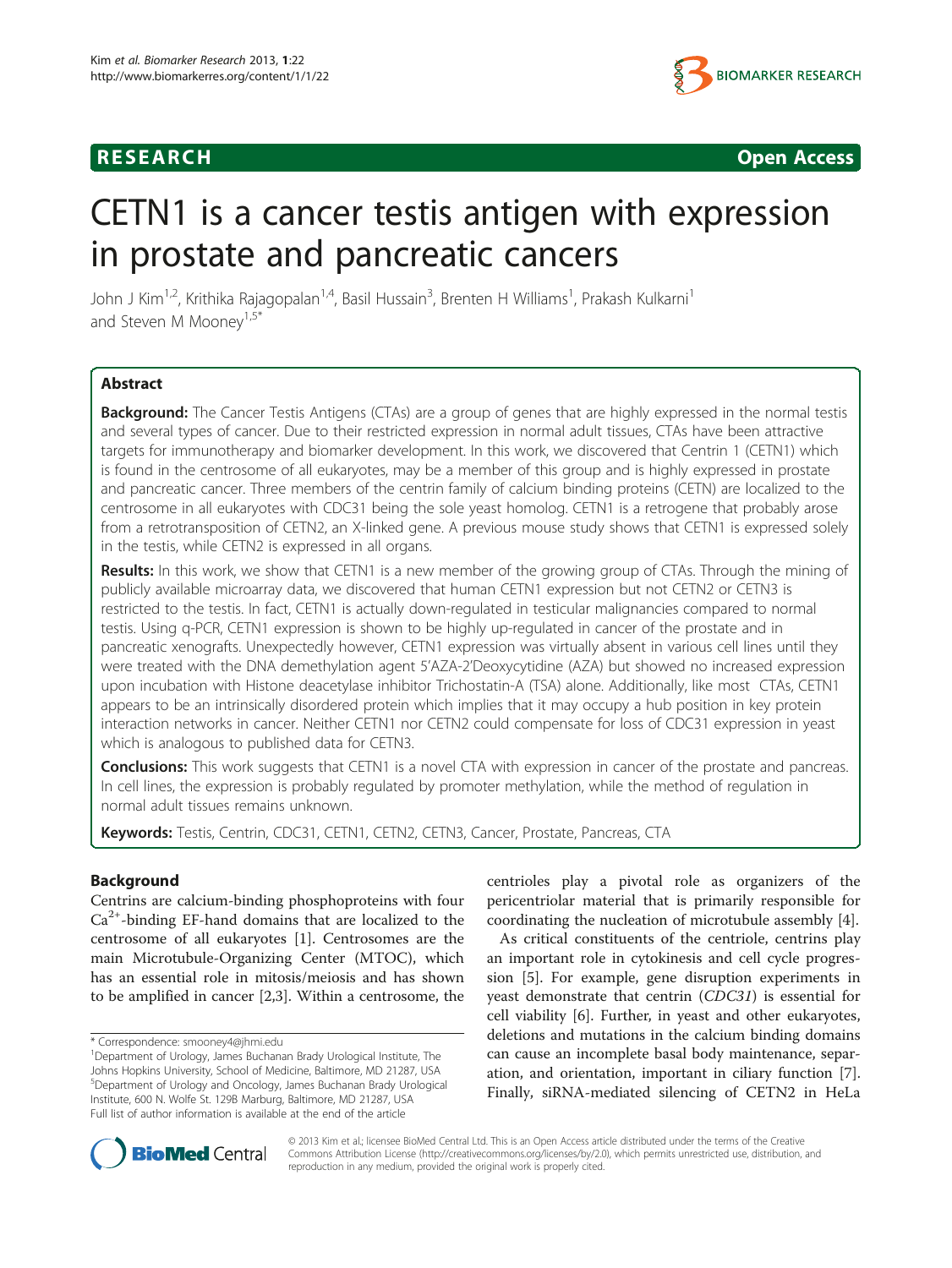cells blocked centriole duplication eventually leading to cell death [\[4](#page-5-0)].

Emerging evidence also suggests that human CETN2 plays a regulatory role in the DNA damage recognition during the first steps of nucleotide excision repair by binding to the xeroderma pigmentosum group C (XPC) protein [[8](#page-5-0)]. CETN2 promotes DNA binding by XPC and increases the specificity of the heterotrimer for damaged DNA [\[9,10](#page-5-0)]. Finally, data from yeast and Xenopus indicate additional functions of the centrins that include mRNA transport from the nucleus [[11](#page-5-0),[12](#page-5-0)]. Considered together, the centrins are multifunctional proteins that are critical to normal cellular function.

In contrast to CETN2, not much is known about the human CETN1. Here, we characterize the human CETN1 gene as a cancer associated gene. Furthermore, based on its expression pattern in normal testis and tumor tissues and its regulation by DNA hypomethylation, we identify CETN1 as a novel member of a growing family of proteins called Cancer/Testis Antigens (CTAs) up-regulated in prostate cancer (PCa) and pancreatic cancer.

#### Results and discussion

Three separate Centrin genes, CETN1-3 have been identified in both mouse and human [\[13\]](#page-5-0). While CETN1 and CETN2 show substantial identity with each other (84%), they share only about 51% identity with CETN3. CETN3 is the closest relative to yeast CDC31 (50%) however none of the 3 centrins can compensate for loss of CDC31 in S. cerevisiae (not shown and [[14](#page-5-0)]). CETN1 is an intron-less gene located on chromosome 18p11 that possesses all the sequence features of an expressed retroposon: no introns, the open reading frame without interruptions of stop codons, and the coding region flanked by a pair of direct repeats [[15](#page-5-0)]. Moreover, like most retrogenes characterized to date [\[16,17\]](#page-5-0), CETN1 expression is specifically restricted to the testis of adult male mice [[15](#page-5-0)] and humans (Figure 1)

and in the photoreceptors at the back of the eye, another immune privileged area [\[18,19](#page-5-0)]. Q-PCR confirms the targets in a selection of tissues for CETN1 (Additional file [1](#page-4-0): Figure S1). Interestingly, in mice, while Cetn1 expression increases dramatically in the testis during neonatal development, expression of the X-linked Cetn2 decreases to about half the level seen before Cetn1 is expressed. Thus, CETN1, which appears to have originated from the Xlinked paralog CETN2 via retrotransposition, may have a unique testis-specific function or it may be required as part of a compensatory mechanism for the inactivation of the X-linked CETN2 during spermatogenesis. The very fact that CETN1 is expressed only in the testis makes it a candidate (CTA).

The CTAs are a group of >200 genes that are expressed primarily in the testis and also expressed during carcinogenesis [[20,21\]](#page-5-0). Since the testis are an immune privileged organ, the body does not recognize the CTAs as "self" which makes them excellent immunological targets. In fact, many patients treated with chemotherapy for skin cancer have a massive immune response causing the melanocytes, which can express the MAGE CTAs, to become attacked. This response causes a permanent diminished color in the patient's skin and is how CTAs were first discovered in 1991 [[22\]](#page-5-0).

The process of cancer formation is thought to be caused by a reawakening of primitive pathways and networks [[23](#page-5-0)]. Therefore, expression of these CTAs can be thought of as de-differentiation of the cell back to a more embryonic state. This phenomenon may be responsible for the so-called cancer stem cells (CSCs) or tumor initiating cells which are believed to give rise to all cell types of a tumor [[24](#page-5-0)]. These cells can be isolated by flow cytometry using their cell surface markers [[25](#page-5-0)]. However, up to this point there are no published reports on CTAs in CSCs. In fact, during sperm differentiation, the amounts of CTAs actually increases [[20](#page-5-0)].

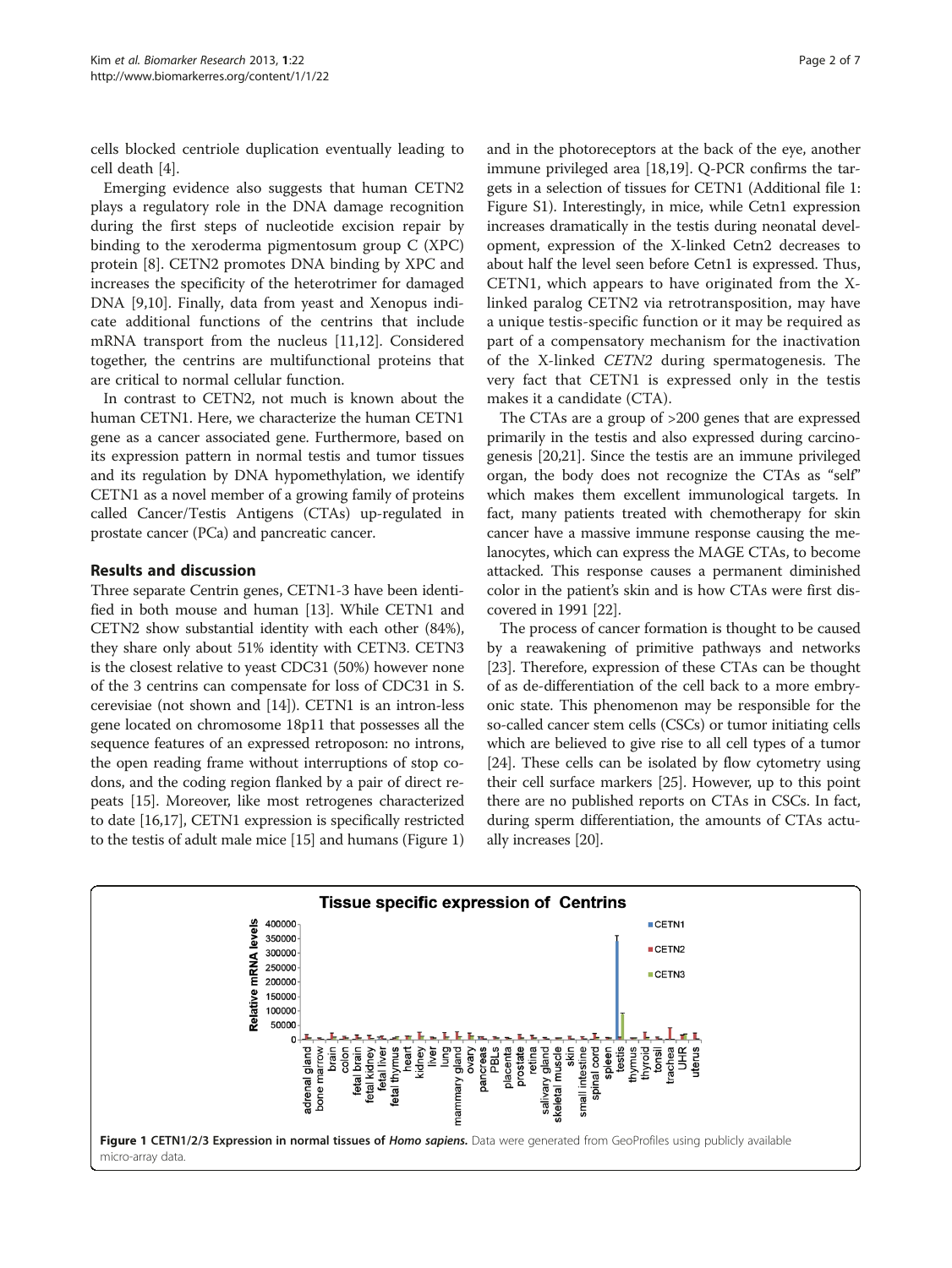It has also been said that the epithelial to mesenchymal transition (EMT) is a de-differentiation process. The process of EMT allows the cancer cells, which generally come from epithelial cells, to become more motile and aggressive. The cells invade into the extracellular matrix and transit through the circulatory system to distant sites [[26](#page-5-0)]. Once the cells reach their destination, they again differentiate to better colonize the target organ (e.g. bone in PCa). Understanding this process is critical to the successful cancer treatment, since without metastasis, most solid organ cancers would not be fatal [\[27\]](#page-5-0). As would be expected, it was found in PCa that many CTAs do increase in metastatic disease, however the sampling done in expression studies is from the actual metastasis, not an invading cell [[28](#page-5-0)]. CTA expression in general also correlates with advanced stages of the disease.

Paradoxically, in sperm differentiation, CTA expression is actually highest in the most differentiated cells, the sperm cell, which has lost its ability to proliferate [[29\]](#page-5-0). It is for this reason that CTA expression is often times actually lost in testicular cancer [[30](#page-5-0)]. CETN1 expression is also lost in various testicular cancers studied along with CETN3 expression (Figure 2). It could be argued that reduced CTA expression is due to the cells originating mostly from the sperm precursor cells, gonocytes and primordial germ cells which are present before birth. In fact, in mice, it was shown that Cetn1/3 expression are extremely dynamic during testis development while Cetn2 is more constant [[15\]](#page-5-0). Taken together, it is reasonable to hypothesize that CETN1 might be a CTA.

Analysis of RNA by qPCR taken from PCa samples revealed that CETN1 was expressed 6 fold higher in cancer than normal tissues. The difference was even more striking in pancreatic cancer xenografts which had 25 fold higher expression than RNA taken from normal pancreas (Figure [3\)](#page-3-0). As expected, testicular malignancies had reduced expression of CETN1 consistent with their origin from sperm cell precursors (Figure 2). Unfortunately, immunohistochemistry was not possible since CETN1/ CETN2 have such high identity (84%), that commercially available antibodies have been difficult to produce.

Cancer cell lines had very little expression of CETN1 (Figure [4\)](#page-3-0). This was not surprising since previous studies have shown that CTA expression is often greatly diminished in cancer cell lines grown in 2D conditions compared to the original tissue [[29\]](#page-5-0). Treatment of the cell lines with the de-acetylase inhibitor TSA had little effect however when 5'AZA-2'Deoxycytidine (AZA) was used on its own or with TSA there was a dramatic increase in CETN1 expression. This suggests that promoter methylation may cause downregulation of CETN1 expression in cells lines. Whether promoter methylation is the mechanism used to suppress CTA expression in normal tissues is unknown, however most CTAs respond to AZA treatment [[31,32](#page-5-0)]. It is unknown whether centrosome amplification has any correlation with CETN1 status, however it has not been shown that ectopic expression of CETN1, CETN2 or CETN3 has any effect on centrosome number in cancer cells however injection of CETN3 protein or mRNA into 2 cell Xenopus laevis embryos was able to prevent centrosome duplication [[14,33,34\]](#page-5-0).

The reason for the overexpression of CTAs in cancer is not clear. It may be a side effect from a common transcription factor acting on them as well as another oncogene. It may also be that cells containing high levels of CTAs are selected for since in some way they could contribute to carcinogenesis. Most CTAs are hypothesized to be hub proteins which can interact with many different proteins and form networks not normally present in the cell [\[35\]](#page-5-0). One of the salient features of hub proteins is the presence of intrinsic disorder [\[23](#page-5-0)]. In order to discern the disorder in the CETN proteins we applied two different algorithms namely,

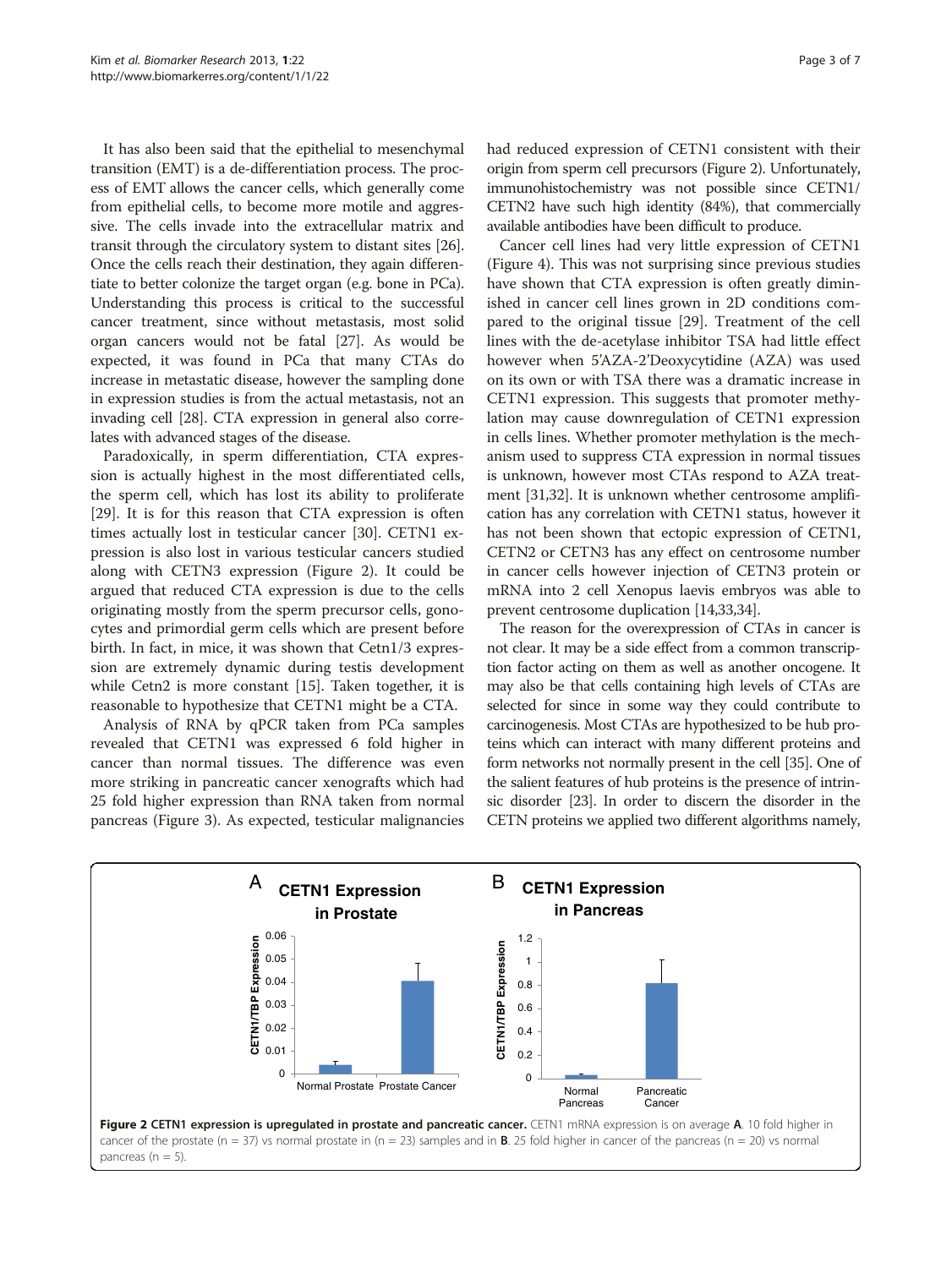<span id="page-3-0"></span>

FoldIndex [[36\]](#page-5-0) and RONN [[37\]](#page-5-0). While the algorithm implemented by FoldIndex makes a calculation based on average net charge and average hydrophobicity of the sequence to make a disorder prediction, RONN uses a neural network technique to predict whether any given residue is likely to be ordered or disordered in the context of the surrounding amino acid sequence. Although the physical properties of amino acids are the fundamental basis for predicting disorder, the neural network avoids explicit parameterization of amino acids in such a manner. Instead it uses non-gapped sequence alignment to measure 'distances' between windows of sequence for the unknown protein and windowed sequences for known folded proteins derived from the Protein Database (PDB). Therefore, the two algorithms represent fundamentally different approaches to disorder prediction; while both methods have their strengths and weaknesses, they

perform well when compared to some of the other disorder prediction methods. However, FoldIndex performs particularly well for fully ordered or fully disordered sequences, while RONN is more successful in identifying partially disordered sequences. As shown in (Additional file [2:](#page-4-0) Figure S2 and Additional file [3:](#page-4-0) Figure S3), the predictions by both FoldIndex and RONN are quite consistent and suggest that the 3 human Centrins as well as the yeast homolog CDC31 are indeed intrinsically disordered proteins. However, these bioinformatic predictions need to be experimentally confirmed. Interestingly, Salisbury and coworkers were unable to crystallize CETN2 in the absence of one of its binding partners, XPC [\[8](#page-5-0)].

From this work, it appears plausible that CETN1 is a CTA with expression in prostate and pancreatic cancers. Normal expression in the testis is silenced during various testicular malignancies similar to many CTAs. It is also

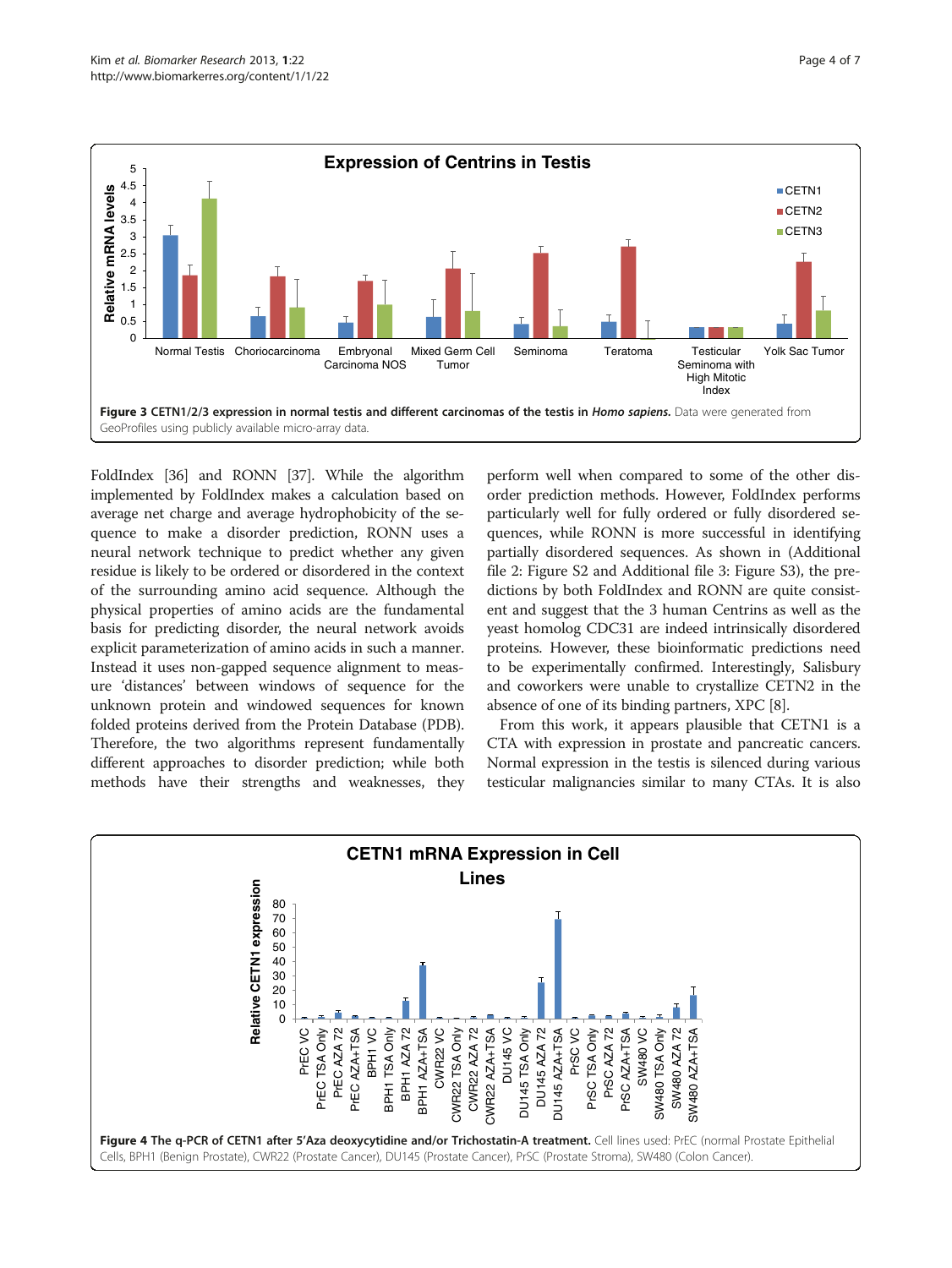<span id="page-4-0"></span>plausible that CETN1 expression is regulated by DNA methylation and it acts as a hub protein in cancer especially given its disordered regions.

# Conclusions

CETN1 is upregulated in prostate and pancreatic cancers. Its status as an IDP and its down-regulation in testicular cancer further suggest it to be a member of the CTAs. Like most CTAs, it is expressed highly in cancer, but less so in cancer cell lines.

# Methods

# GEO profile data

Using a GEO profile, CETN1-3 mRNA expression levels in normal tissues were evaluated for a wide variety of organs [[38](#page-5-0)]. The data are processed by log 2 mediancentered intensity. The arrays were done in triplicate for standard deviations.

In addition, CETN1 mRNA expression levels of various testicular cancers were also evaluated from a published article [\[39\]](#page-5-0). Standard deviations were generated by average of each subgroup: n = 6 normal, n = 9 Yolk Sac Tumors,  $n = 12$  Seminomas,  $n = 41$  Germ Cell Tumors,  $n = 15$  Embryonal Carcinomas and n = 14 Teratomas respectively.

#### Patient tissue samples

This study complies with the Declaration of Helsinki and was approved by the Johns Hopkins institutional review board. Written informed consent was obtained from all patients. RNA samples isolated from adult normal tissues were purchased from Origene. Tissues from Pancreatic Xenografts were obtained from patients at Johns Hopkins Hospital by Anirban Maitra.

#### Quantitative polymerase chain reaction (q-PCR)

Total RNA from normal tissues was purchased from Origene. Prostate cancer samples were obtained from rapid autopsies [[28\]](#page-5-0) and prostate cancer xenografts [[40](#page-5-0)] while pancreatic xenografts were from Dr. Anirban Maitra (Johns Hopkins). Total mRNA were isolated from tissues with an RNeasy kit (Qiagen) [\[41\]](#page-5-0). TATAAbox binding protein (TBP) was used as a reference gene for real-time PCR.Primers with sequences are listed in the Additional file 4: Table S1. The amount and quality of RNA were assessed using NanoDrop (NanoDrop) and an Agilent 2100 Bioanalyzer. The cDNA synthesis was performed using an iScript cDNA synthesis kit (Bio-Rad). cDNA products were diluted 5 fold with DEPC (diethylpyrocarbonate) treated water before use. The iQ SYBR Green Supermix (Bio-Rad) was used in conjunction with the q-PCR in Thermal Cycler C1000 (Bio-Rad). The PCR reaction was performed with 0.2 ml of cDNA template in 25 ml of reaction mixture containing 12.5 ml of iQ SYBR Green Supermix (Bio-Rad) and 0.25 mmol/L each primer. PCR reaction was subjected to hot start at 95°C for 3 min followed by 45 cycles of denaturation at 95°C for 10 sec, annealingat 60°C for 30 sec, and extension at 72°C for 30 sec. Analysis and fold differences were determined using the comparative CT method. Fold change was calculated from the  $\triangle \triangle CT$  values with the formula,  $2^{-\triangle \triangle CT}$ .

## Cell culture

PCa cancer cell lines raised at 37°C under routine conditions in RPMI (Invitrogen) media added with 10% fetal bovine serum (FBS) in 5% carbon dioxide and humidified air [[42,43](#page-6-0)]. Normal prostate epithelial cells were cultured in Prostate Epithelial Cell Basal Medium (PrEGM, Lonza) added with BulletKit (Lonza).

## 5-AZA-2'-deoxycytidine and trichostatin-A treatments

Cells were plated in 10 cm dishes at a concentration density of  $10^6$ /dish. Cells were treated with 3 µmoles/L of 5 aza 2' deoxycytidine (Sigma Aldrich) dissolved in DMSO for 72 hrs. Media was changed every 24 hrs with 3 μmoles/L of 5 aza 2' deoxycytidine. Trichostatin A (Sigma Aldrich) also dissolved in DMSO was added at a concentration of 300 nmoles/L in the last 24 hrs of treatment. After 72 hrs, Cells were washed with 1X PBS twice and cells were harvested for RNA extraction. RNA extraction was carried out using RNeasy kit (Qiagen). RNA concentration was quantified by Nanodrop spectrophotometer.

#### Yeast studies

CDC31, CETN1, GFP-CETN1, CETN2 or GFP-CETN2 were all successfully expressed in Saccharomyces cerevisiae using a vector that allows the yeast cells to become resistant to histidine deficiency. The CDC31 gene was then knocked out using a NAT cassette but only from cells expressing ectopic CDC31, not from the human CETN homologs which failed to complement.

# Additional files

[Additional file 1: Figure S1.](http://www.biomedcentral.com/content/supplementary/2050-7771-1-22-S1.pdf) The q-PCR of various normal tissues was performed with primers specific for CETN1/2/3. Levels of CETN were normalized first to TBP then so that testis is equal to 1.

[Additional file 2: Figure S2.](http://www.biomedcentral.com/content/supplementary/2050-7771-1-22-S2.pdf) FoldIndex predicts that CETN1, CETN2, CETN3 and CDC31 are all IDPs. The ordered regions are depicted in green and the disordered regions are shown in red. [http://bip.weizmann.](http://bip.weizmann.ac.il/fldbin/findex) [ac.il/fldbin/findex.](http://bip.weizmann.ac.il/fldbin/findex)

[Additional file 3: Figure S3.](http://www.biomedcentral.com/content/supplementary/2050-7771-1-22-S3.pdf) RONN predicts that CETN1, CETN2, CETN3 and CDC31 are all IDPs. The percent probability of disorder is shown on the y-axis. Regions with a probability of 0.5 or higher are predicted to be disordered. [http://www.bioinformatics.nl/~berndb/ronn.html.](http://www.bioinformatics.nl/~berndb/ronn.html)

[Additional file 4: Table S1.](http://www.biomedcentral.com/content/supplementary/2050-7771-1-22-S4.doc) A list of primers for q-PCR.

#### Abbreviations

AZA: 5'AZA-2'deoxycytidine; CDC31: Cell division cycle 31; CETN1: Centrin-1 gene in homo sapiens; CETN2: Centrin-2 gene in homo sapiens; CETN3: Centrin-3 gene in homo sapiens; CTA: Cancer testis antigen; DNA: Deoxyribonucleic acid; EMT: Epithelial to mesenchymal transition;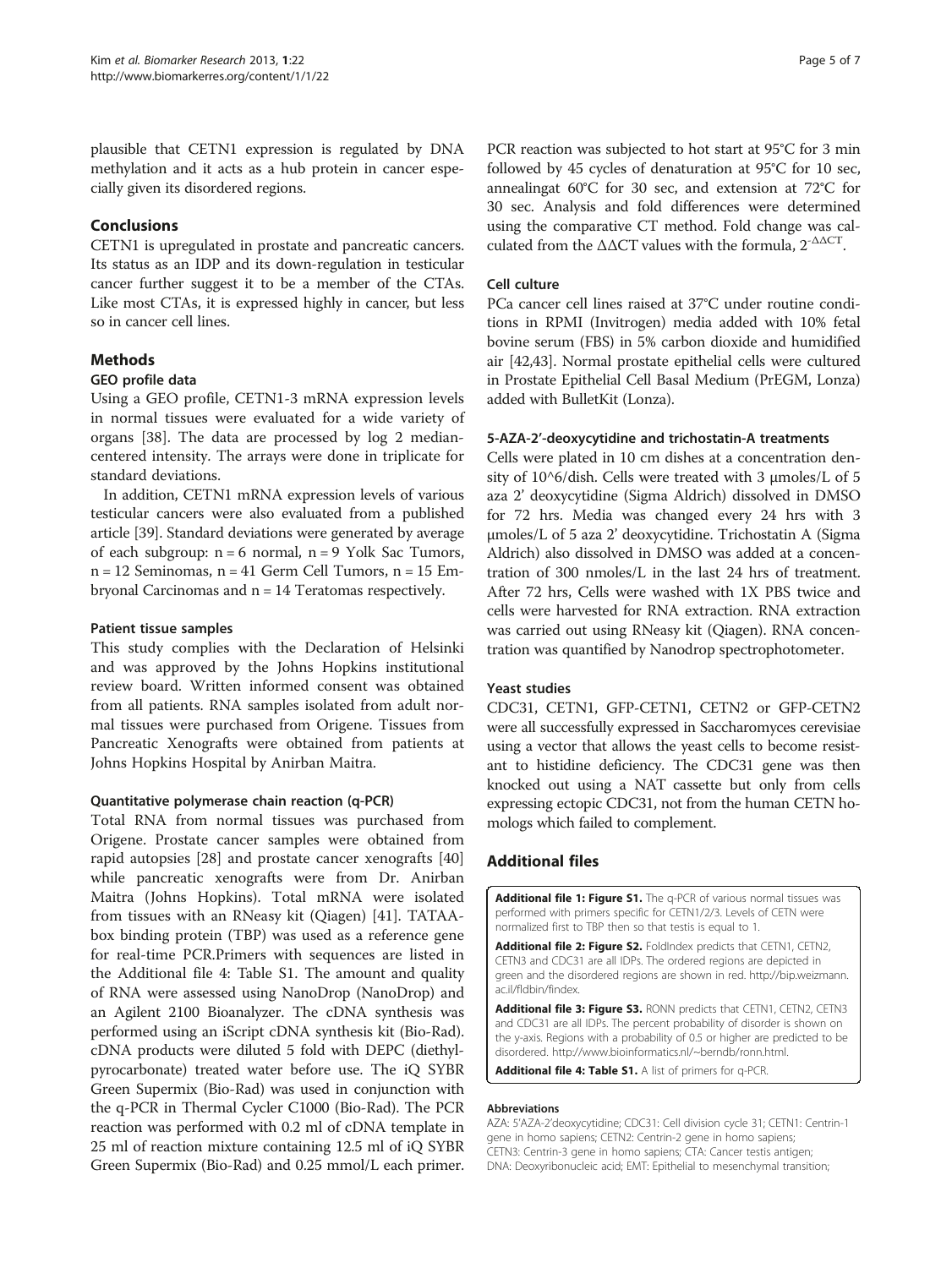<span id="page-5-0"></span>IDP: Intrinsically disordered protein; mRNA: Messenger ribonucleic acid; PDB: Protein database; TBP: TATA box binding protein; TSA: Trichostatin-A; XPC: Xerodermapigmentosum, complementation group C; DEPC: Diethylpyrocarbonate.

#### Competing interest

The authors declared that they have no competing interest.

#### Authors' contributions

BH and BHW carried out the yeast transgenics and knockouts. KR and JJK performed q-PCR and used GEO/Oncomine to analyze and interpret publicly available microarray data. All authors participated in the design of the study. PK drafted the manuscript. SMM, JJK and PK revised the manuscript. KR reviewed the manuscript. All authors read and approved the final manuscript.

#### Acknowledgments

This work was supported by a National Cancer Institute Specialized Program of Research Excellence, the Bernard L. Schwartz Scholar Award by the Patrick C. Walsh Cancer Research Fund, and the Patana Fund of the Brady Urological Institute. Drs. Anirban Maitra and Robert Vessella are thanked for pancreatic and prostate cancer xenografts respectively.

#### Author details

<sup>1</sup>Department of Urology, James Buchanan Brady Urological Institute, The Johns Hopkins University, School of Medicine, Baltimore, MD 21287, USA. <sup>2</sup>Department of Biomedical Engineering, Whiting School of Engineering, The Johns Hopkins University, School of Medicine, Baltimore, MD 21287, USA. <sup>3</sup>Department of Molecular Biology and Genetics, The Johns Hopkins University, School of Medicine, Baltimore, MD 21287, USA. <sup>4</sup>Department of Biological Sciences, Columbia University, New York, NY 10027, USA. 5 Department of Urology and Oncology, James Buchanan Brady Urological Institute, 600 N. Wolfe St. 129B Marburg, Baltimore, MD 21287, USA.

#### Received: 24 March 2013 Accepted: 3 June 2013 Published: 13 June 2013

#### References

- 1. Salisbury JL: Centrin, centrosomes, and mitotic spindle poles. Curr Opin Cell Biol 1995, 7:39.
- 2. D'Assoro AB, Lingle WL, Salisbury JL: Centrosome amplification and the development of cancer. Oncogene 2002, 21:6146.
- 3. Lingle WL, et al: Centrosome amplification drives chromosomal instability in breast tumor development. Proc Natl Acad Sci U S A 2002, 99:1978.
- 4. Salisbury JL, Suino KM, Busby R, Springett M: Centrin-2 is required for centriole duplication in mammalian cells. Curr Biol 2002, 12:1287.
- 5. Selvapandiyan A, Kumar P, Salisbury JL, Wang CC, Nakhasi HL: Role of centrins 2 and 3 in organelle segregation and cytokinesis in Trypanosoma brucei. PLoS One 2012, 7:e45288.
- 6. Spang A, Courtney I, Fackler U, Matzner M, Schiebel E: The calcium-binding protein cell division cycle 31 of Saccharomyces cerevisiae is a component of the half bridge of the spindle pole body. J Cell Biol 1993, 123:405.
- 7. Winey M, Bloom K: Mitotic spindle form and function. Genetics 2012, 190:1197.
- 8. Thompson JR, Ryan ZC, Salisbury JL, Kumar R: The structure of the human centrin 2-xeroderma pigmentosum group C protein complex. J Biol Chem 2006, 281:18746.
- Araki M, et al: Centrosome protein centrin 2/caltractin 1 is part of the xeroderma pigmentosum group C complex that initiates global genome nucleotide excision repair. J Biol Chem 2001, 276:18665.
- 10. Nishi R, et al: Centrin 2 stimulates nucleotide excision repair by interacting with xeroderma pigmentosum group C protein. Mol Cell Biol 2005, 25:5664.
- 11. Fischer T, et al: Yeast centrin Cdc31 is linked to the nuclear mRNA export machinery. Nat Cell Biol 2004, 6:840.
- 12. Resendes KK, Rasala BA, Forbes DJ: Centrin 2 localizes to the vertebrate nuclear pore and plays a role in mRNA and protein export. Mol Cell Biol 2008, 28:1755.
- 13. Middendorp S, Paoletti A, Schiebel E, Bornens M: Identification of a new mammalian centrin gene, more closely related to Saccharomyces cerevisiae CDC31 gene. Proc Natl Acad Sci U S A 1997, 94:9141.
- 14. Middendorp S, et al: A role for centrin 3 in centrosome reproduction. J Cell Biol 2000, 148:405.
- 15. Hart PE, Glantz JN, Orth JD, Poynter GM, Salisbury JL: Testis-specific murine centrin, Cetn1: genomic characterization and evidence for retroposition of a gene encoding a centrosome protein. Genomics 1999, 60:111.
- 16. Bai Y, Casola C, Betran E: Evolutionary origin of regulatory regions of retrogenes in Drosophila. BMC Genomics 2008, 9:241.
- 17. Rohozinski J, Anderson ML, Broaddus RE, Edwards CL, Bishop CE: Spermatogenesis associated retrogenes are expressed in the human ovary and ovarian cancers. PLoS One 2009, 4:e5064.
- 18. Bazhin AV, Schadendorf D, Philippov PP, Eichmuller SB: Recoverin as a cancer-retina antigen. Cancer Immunol Immunother 2007, 56:110.
- 19. Zhang W, et al: Isolation and characterization of the Cetn1 gene from tufted deer (Elaphodus cephalophus). Biochem Genet 2008, 46:652.
- 20. Kulkarni P, et al: Cancer/testis antigens and urological malignancies. Nature reviews. Urology 2012, 9:386.
- 21. Zeng Y, et al: The cancer/testis antigen prostate-associated gene 4 (PAGE4) is a highly intrinsically disordered protein. J Biol Chem 2011, 286:13985.
- 22. de Carvalho F, Vettore AL, Colleoni GW: Cancer/Testis Antigen MAGE-C1/CT7: new target for multiple myeloma therapy. Clin Dev Immunol 2012, 2012:257695.
- 23. Mahmoudabadi G, et al: Intrinsically disordered proteins and conformational noise: Implications in cancer. Cell Cycle 2013, 12:26.
- 24. Yin B, et al: Arachidonate 12-lipoxygenase may serve as a potential marker and therapeutic target for prostate cancer stem cells. Int J Oncol 2011, 38:1041.
- 25. Li Y, et al: Resistance to paclitaxel increases the sensitivity to other microenvironmental stresses in prostate cancer cells. J Cell Biochem 2011, 112:2125.
- 26. Kim JJ, et al: Acquisition of paclitaxel resistance is associated with a more aggressive and invasive phenotype in prostate cancer. J Cell Biochem 2012.
- 27. Chaffer CL, Weinberg RA: A perspective on cancer cell metastasis. Science 2011, 331:1559.
- 28. Suyama T, et al: Expression of cancer/testis antigens in prostate cancer is associated with disease progression. Prostate 2010, 70:1778.
- 29. Chen YT, et al: Chromosome X-encoded cancer/testis antigens show distinctive expression patterns in developing gonads and in testicular seminoma. Hum Reprod 2011, 26:3232.
- 30. Yuasa T, et al: Expression patterns of cancer testis antigens in testicular germ cell tumors and adjacent testicular tissue. J Urol 2001, 165:1790.
- 31. Fradet Y, Picard V, Bergeron A, LaRue H: Cancer-testis antigen expression in bladder cancer. Progres en urologie: journal de l'Association francaise d'urologie et de la Societe francaise d'urologie 2006, 16:421.
- 32. Fradet Y, Picard V, Bergeron A, LaRue H: Cancer-testis antigen expression in bladder cancer. Progres en urologie: journal de l'Association francaise d'urologie et de la Societe francaise d'urologie 2005, 15:1303.
- 33. Kuo TC, et al: Midbody accumulation through evasion of autophagy contributes to cellular reprogramming and tumorigenicity. Nat Cell Biol 2011, 13:1214.
- 34. D'Assoro AB, Stivala F, Barrett S, Ferrigno G, Salisbury JL: GFP-centrin as a marker for centriole dynamics in the human breast cancer cell line MCF-7. Ital J Anat Embryol 2001, 106:103.
- 35. Rajagopalan K, Mooney SM, Parekh N, Getzenberg RH, Kulkarni P: A majority of the cancer/testis antigens are intrinsically disordered proteins. J Cell Biochem 2011, 112:3256.
- 36. Prilusky J, et al: FoldIndex: a simple tool to predict whether a given protein sequence is intrinsically unfolded. Bioinformatics 2005, 21:3435.
- 37. Yang ZR, Thomson R, McNeil P, Esnouf RM: RONN: the bio-basis function neural network technique applied to the detection of natively disordered regions in proteins. Bioinformatics 2005, 21:3369.
- 38. Dezso Z, et al: A comprehensive functional analysis of tissue specificity of human gene expression. BMC Biol 2008, 6:49.
- 39. Korkola JE, et al: Down-regulation of stem cell genes, including those in a 200-kb gene cluster at 12p13.31, is associated with in vivo differentiation of human male germ cell tumors. Cancer Res 2006, 66:820.
- 40. Ellis WJ, et al: Characterization of a novel androgen-sensitive, prostatespecific antigen-producing prostatic carcinoma xenograft: LuCaP 23. Clin Cancer Res 1996, 2:1039.
- 41. Mooney SM, et al: Creatine kinase brain overexpression protects colorectal cells from various metabolic and non-metabolic stresses. J Cell Biochem 2011, 112:1066.